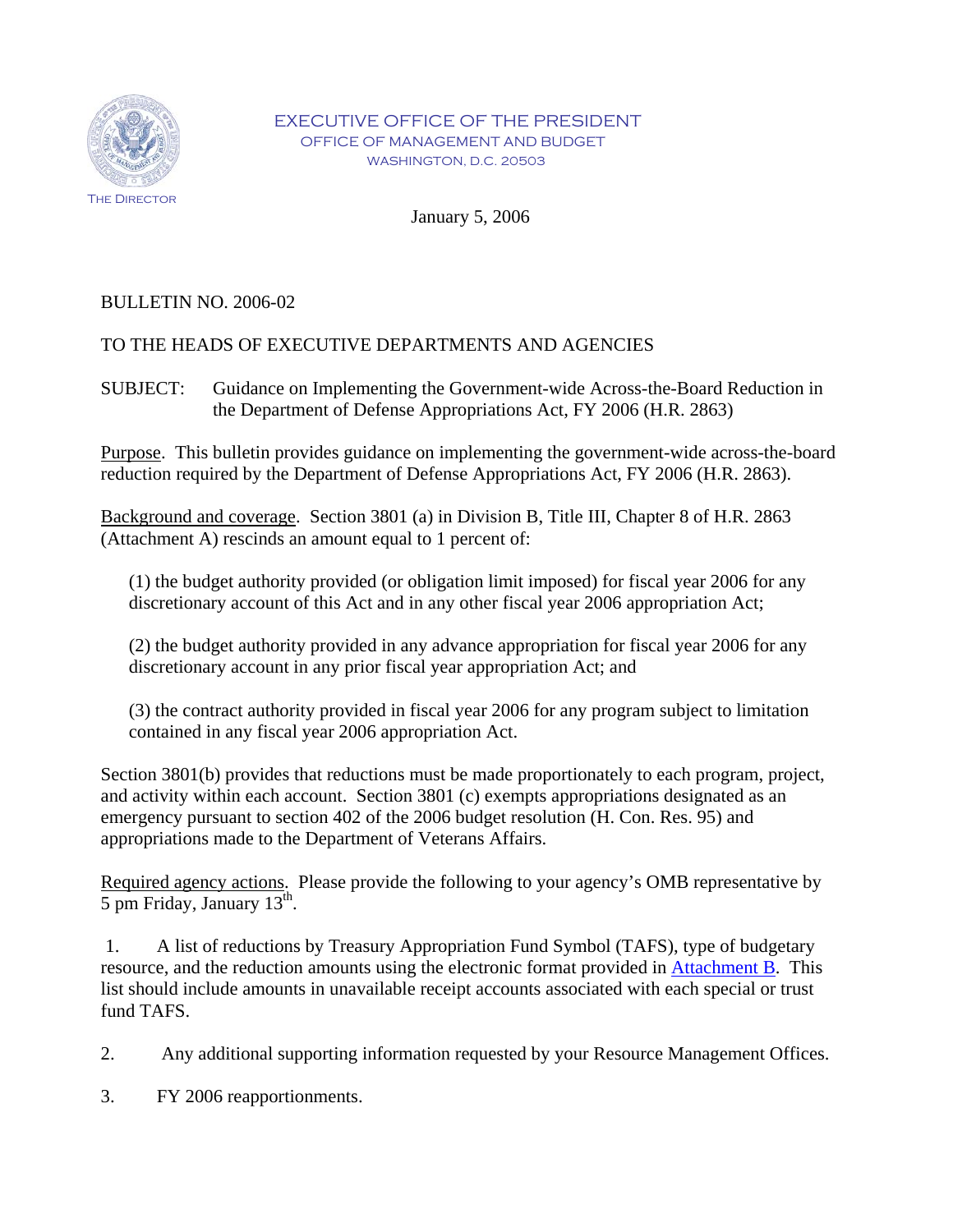Attachments C and D provide detailed guidance for budget and accounting offices to execute and report these reductions.

Contact. Questions regarding this bulletin should be directed to the agency's OMB representatives.

Joshua B. Bolten Director

Attachments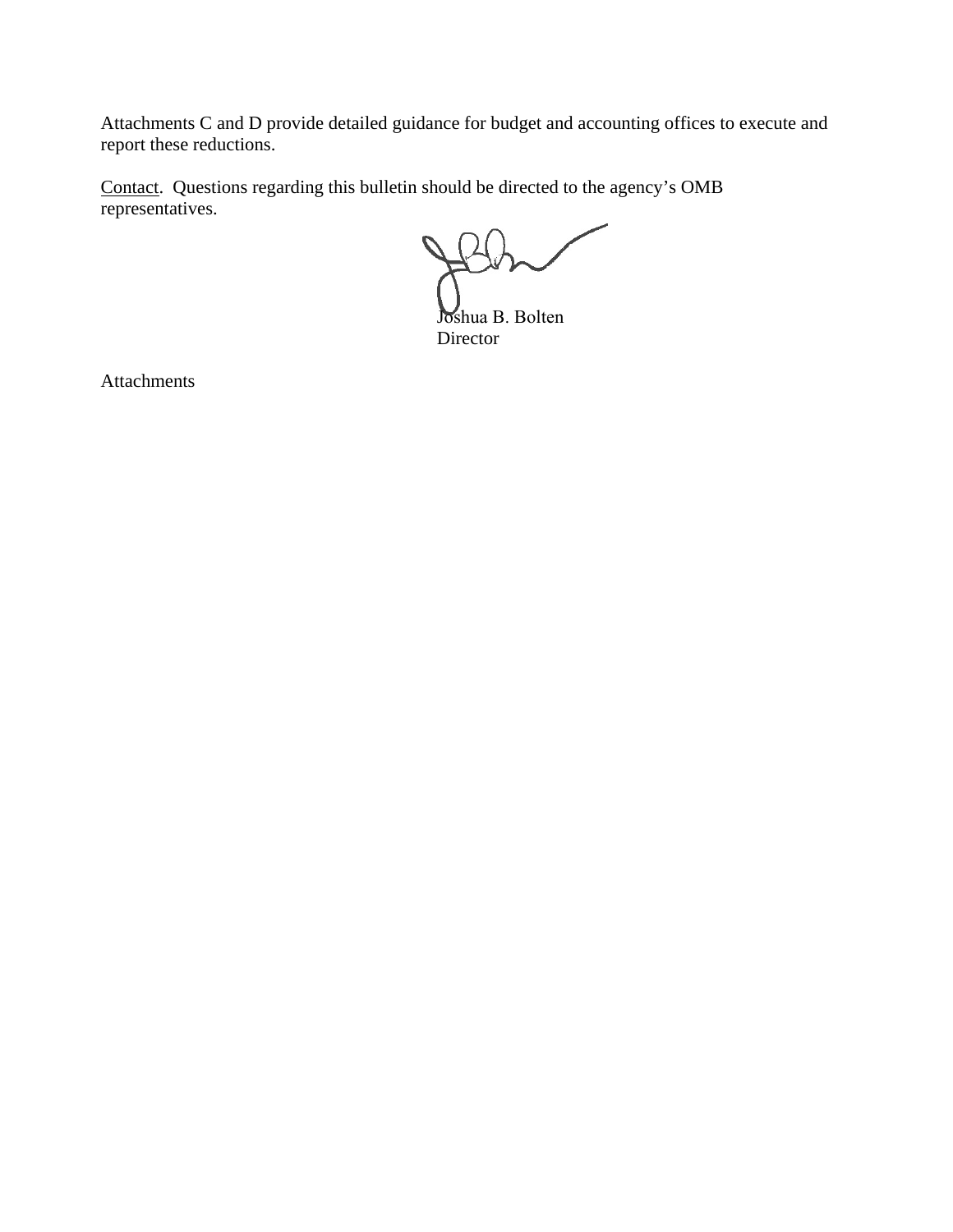# **SECTION 3801: GOVERNMENT-WIDE ACROSS-THE-BOARD REDUCTIONS**

SEC. 3801. (a) ACROSS-THE-BOARD RESCISSIONS.—There is hereby rescinded an amount equal to 1 percent of—

(1) the budget authority provided (or obligation limit imposed) for fiscal year 2006 for any discretionary account of this Act and in any other fiscal year 2006 appropriation Act;

(2) the budget authority provided in any advance appropriation for fiscal year 2006 for any discretionary account in any prior fiscal year appropriation Act; and

(3) the contract authority provided in fiscal year 2006 for any program subject to limitation contained in any fiscal year 2006 appropriation Act.

(b) PROPORTIONATE APPLICATION.—Any rescission made by subsection (a) shall be applied proportionately—

(1) to each discretionary account and each item of budget authority described in such subsection; and

(2) within each such account and item, to each program, project, and activity (with programs, projects, and activities as delineated in the appropriation Act or accompanying reports for the relevant fiscal year covering such account or item, or for accounts and items not included in appropriation Acts, as delineated in the most recently submitted President's budget).

(c) EXCEPTIONS.—This section shall not apply—

(1) to discretionary budget authority that has been designated pursuant to section 402 of H. Con. Res. 95 (109<sup>th</sup> Congress), the concurrent resolution on the budget for fiscal year 2006; or

(2) to discretionary authority appropriated or otherwise made available to the Department of Veterans Affairs.

(d) OMB REPORT.—Within 30 days after the date of the enactment of this section the Director of the Office of Management and Budget shall submit to the Committees on Appropriations of the House of Representatives and the Senate a report specifying the account and amount of each rescission made pursuant to this section.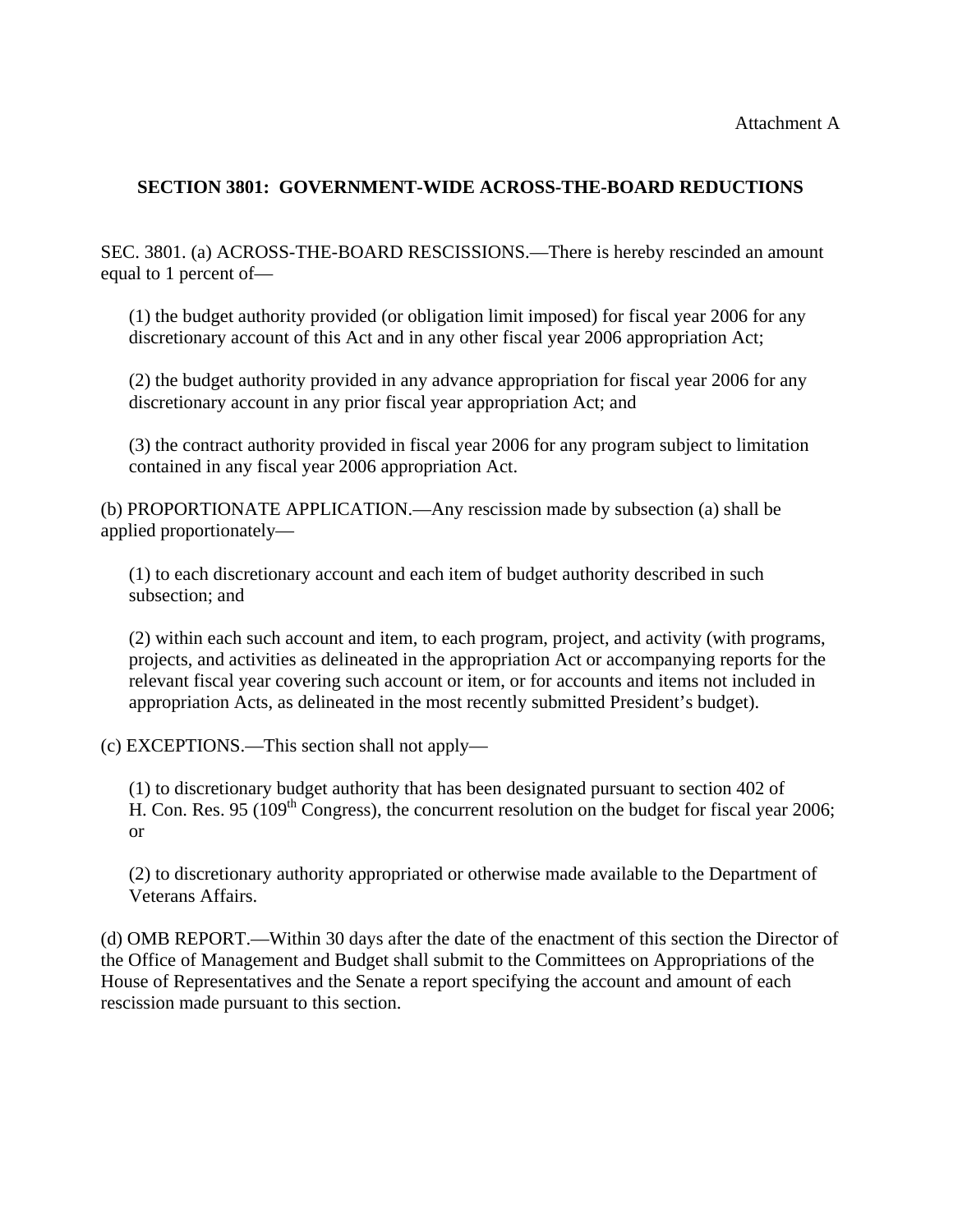[H.R. 2863 Across-the-Board Reduction \[Division B, Title III, Chapter 8, section 3801\(a\)\]](http://www.whitehouse.gov/omb/bulletins/fy2006/06-02b.xls) 

| [Agency Name]                              |                            |                 |                             |                                                                                                                                                                                                            |                              | Amount of         | Does the reduction<br>require a FMS 6200 |          | For special or trust fund<br>TAFS where a FMS 6200<br>warrant is processed, list the<br>associated unavailable<br>receipt account. |
|--------------------------------------------|----------------------------|-----------------|-----------------------------|------------------------------------------------------------------------------------------------------------------------------------------------------------------------------------------------------------|------------------------------|-------------------|------------------------------------------|----------|------------------------------------------------------------------------------------------------------------------------------------|
| Treasury                                   |                            |                 | Treasury                    |                                                                                                                                                                                                            | Type of                      | Reduction         | warrant to be processed                  | Treasury | Treasury                                                                                                                           |
| Agency FY1                                 |                            | FY <sub>2</sub> | Account                     | <b>Treasury Account Title</b>                                                                                                                                                                              | <b>Budgetary Resource</b>    | (in dollars)      | by Treasury?                             | Agency   | Account                                                                                                                            |
| <b>EXAMPLES:</b>                           |                            |                 |                             |                                                                                                                                                                                                            |                              |                   |                                          |          |                                                                                                                                    |
| 80                                         |                            | 2006            | 0174                        | Salaries and expenses                                                                                                                                                                                      | Appropriation                | $(\$432,567)$ Yes |                                          |          |                                                                                                                                    |
| 80                                         |                            | X               | 0174                        | Resource management                                                                                                                                                                                        | <b>Advance Appropriation</b> | $(\$76,543)$ Yes  |                                          |          |                                                                                                                                    |
| 80                                         | 2006                       | 2007            | 0511                        | Program management                                                                                                                                                                                         | Appropriation                | $(\$56,547)$ Yes  |                                          |          |                                                                                                                                    |
| 80                                         |                            | X               | 8065                        | Safety program                                                                                                                                                                                             | <b>Contract Authority</b>    | $(\$756,434)$ No  |                                          |          |                                                                                                                                    |
| 80                                         |                            | 2006            | 8065                        | Safety program                                                                                                                                                                                             | <b>Obligation Limitation</b> | $(\$56,547)$ No   |                                          |          |                                                                                                                                    |
| 80                                         |                            | X               | 5689                        | Development management                                                                                                                                                                                     | Appropriation                | $(\$567,544)$ Yes |                                          | 80       | 568910                                                                                                                             |
| 80                                         |                            | X               | 5488                        | Research and development                                                                                                                                                                                   | Appropriation                | $(\$954,874)$ No  |                                          |          |                                                                                                                                    |
| <b>Comments:</b><br>FY1<br>FY <sub>2</sub> |                            |                 | and a "X" for no-year TAFS. | FY1 will include a fiscal year for the first year of availability in a multi-year TAFS only.<br>FY2 will include a fiscal year for an annual TAFS, for the last year of availability in a multi-year TAFS, |                              |                   |                                          |          |                                                                                                                                    |
| <b>Treasury Account</b>                    |                            |                 |                             | Spreadsheet is formatted as text.                                                                                                                                                                          |                              |                   |                                          |          |                                                                                                                                    |
|                                            | Type of Budgetary Resource |                 |                             | The following is a list of possible budgetary resources:<br>Appropriation = SF 132/133 line 1A<br>Advance Appropriation = SF 132/133 line 1A                                                               |                              |                   |                                          |          |                                                                                                                                    |

Contract Authority = SF 132/133 line 1C Obligation Limitation If you have identified another budgetary resource, please contact your agency's OMB representative.

Amount of Reduction This amount is required to be deducted and reported in dollars.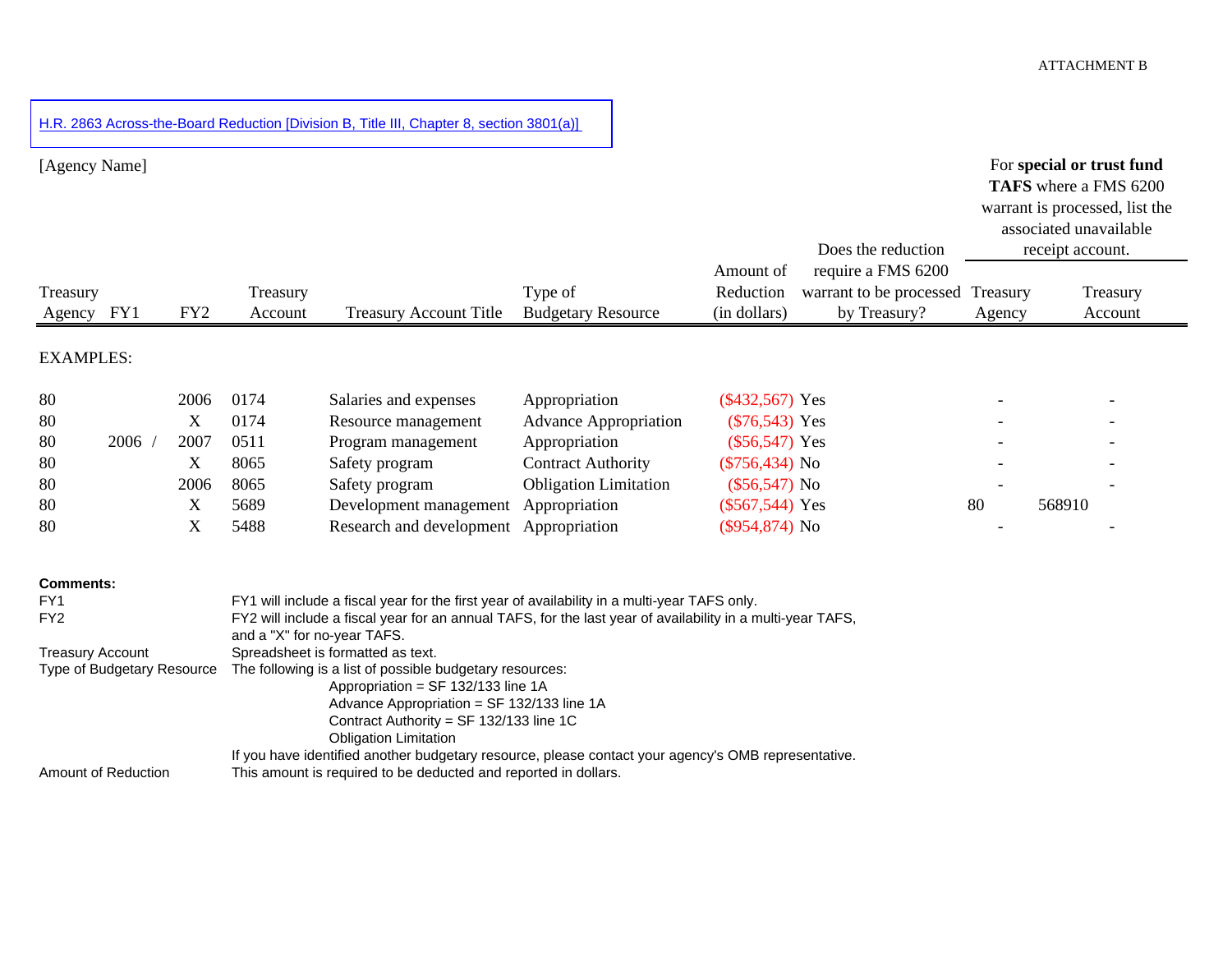# **INSTRUCTIONS FOR ACCOUNTING AND BUDGET OFFICES RELATED TO EXECUTING AND REPORTING THE SECTION 3801 REDUCTION OF H.R. 2863**

OMB, working with the Treasury Financial Management Service, has prepared the following instructions related to executing and reporting the section 3801 reduction of H.R. 2863.

### **What accounting event happened that must be acted on?**

Division B, Title III, Chapter 8, section 3801 of the Department of Defense Appropriations Act, FY 2006 (H.R. 2863) contains an across-the-board reduction. The Public Law is 109-148.

### **How much flexibility do I have in allocating the reduction?**

The language says: "Any rescission made by subsection (a) shall be applied proportionately--

- "(1) to each discretionary account and each item of budget authority described in such subsection; and
- "(2) within each such account and item, to each program, project, and activity (with programs, projects, and activities as delineated in the appropriation Act or accompanying reports for the relevant fiscal year covering such account or item, or for accounts and items not included in appropriation Acts, as delineated in the most recently submitted President's budget)."

### **What general rules do I apply in calculating the reduction?**

Section 3801 (b) includes instructions on applying the reduction, which interact in various ways with the base appropriation language in the FY 2006 appropriation bills. Therefore, you should apply the following basic rules:

- 1. Scope of the Reduction. The reduction applies to all discretionary spending authority provided in the bill or in previous appropriations acts for fiscal year (FY) 2006:
	- a. Discretionary authority. The across-the-board reduction only applies to discretionary amounts. It does not apply to mandatory amounts.
	- b. Spending authority. The reduction applies to spending authority (i.e., budget authority, obligation limitations, and contract authority).
	- c. Advance appropriations. The reduction applies to any advance appropriation for FY 2006 provided in any prior appropriations act, i.e., FY 2005 or prior appropriations acts. Advance appropriations for FY 2007 or future years provided in any FY 2006 appropriation act are not subject to the reduction.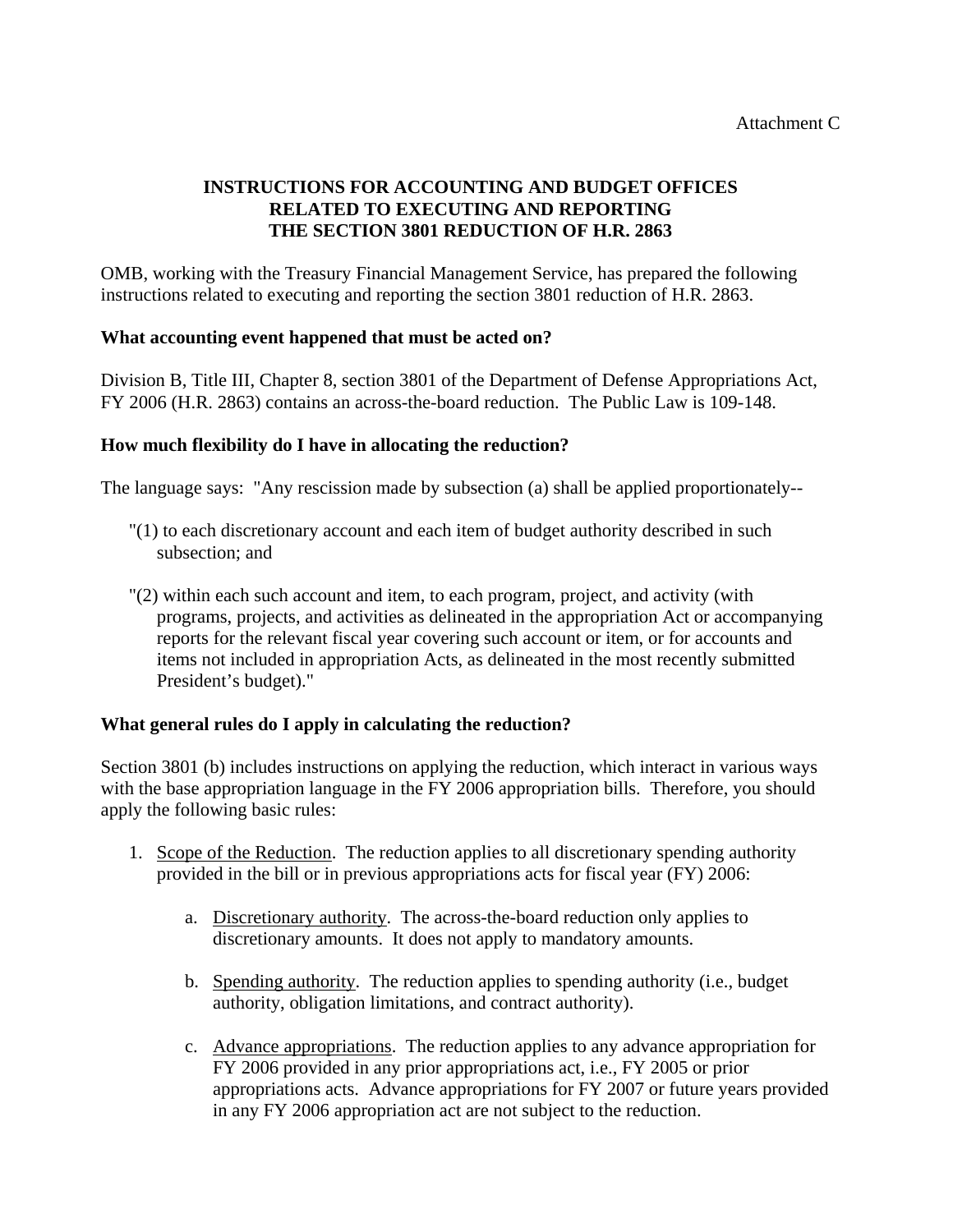- 2. Offsetting Collections from Federal sources and the Public. In general, the reduction applies to net positive spending authority. Therefore the reduction is not applied to spending authority from offsetting collections from Federal sources and the public *provided by the bill*. If the agency may spend certain offsetting collections without appropriations action, then those offsetting collections are not reduced.
- 3. Unobligated balances. The reduction does not apply against unobligated balances brought forward on October 1, 2005.
- 4. Multiple Reductions. If your account has more than one reduction on the amount newly appropriated, apply the reductions in the following sequence: (1) account-specific rescission, (2) agency-wide reduction, (3) appropriation act-wide reduction, and (4) government-wide reduction. For example, if an account has an account-specific rescission of \$5M against new budget authority of \$400M, subtract the \$5M from the budget authority of \$400M and then apply the next reduction to BA of \$395M.
- 5. Proportionate application. The Act requires that the reductions be applied equally to each *account* and separately to each *item.* Then, *within each account and each item*, apply the rescission to each program, project, and activity subject to the rescission.
- 6. Program, project, and activity (PPA). PPAs have been interpreted as that level of appropriations detail specified:
	- a. In the appropriation act or accompanying report, including earmarks and directives; or
	- b. If the detail in (a) does not exist, in the program and financing schedule of the President's Budget.
- 7. Credit programs. The reduction percentage is applied *separately* to the administrative expenses, the direct loan subsidy, and the guaranteed loan subsidy.
- 8. Nonexpenditure transfers. The across-the-board reduction is applied to the parent account that receives the appropriation and makes the transfer, not to the account that receives the transfer. This is a "pre-transfer" basis.
- 9. Discretionary expenditure transfers from trust funds. Where appropriate, the across-theboard reduction is applied against the trust fund making the payment, which then transfers the lower amount to the performing account(s).
- 10. Permanent or temporary reductions.
	- a. For appropriations from the General Fund of the Treasury, the amounts rescinded by section 3801 (a) are *permanent* and returned to miscellaneous receipts in the Treasury.
	- b. However, for special, trust, and revolving funds, the amounts are *temporarily* not available during this fiscal year. For special or trust fund expenditure accounts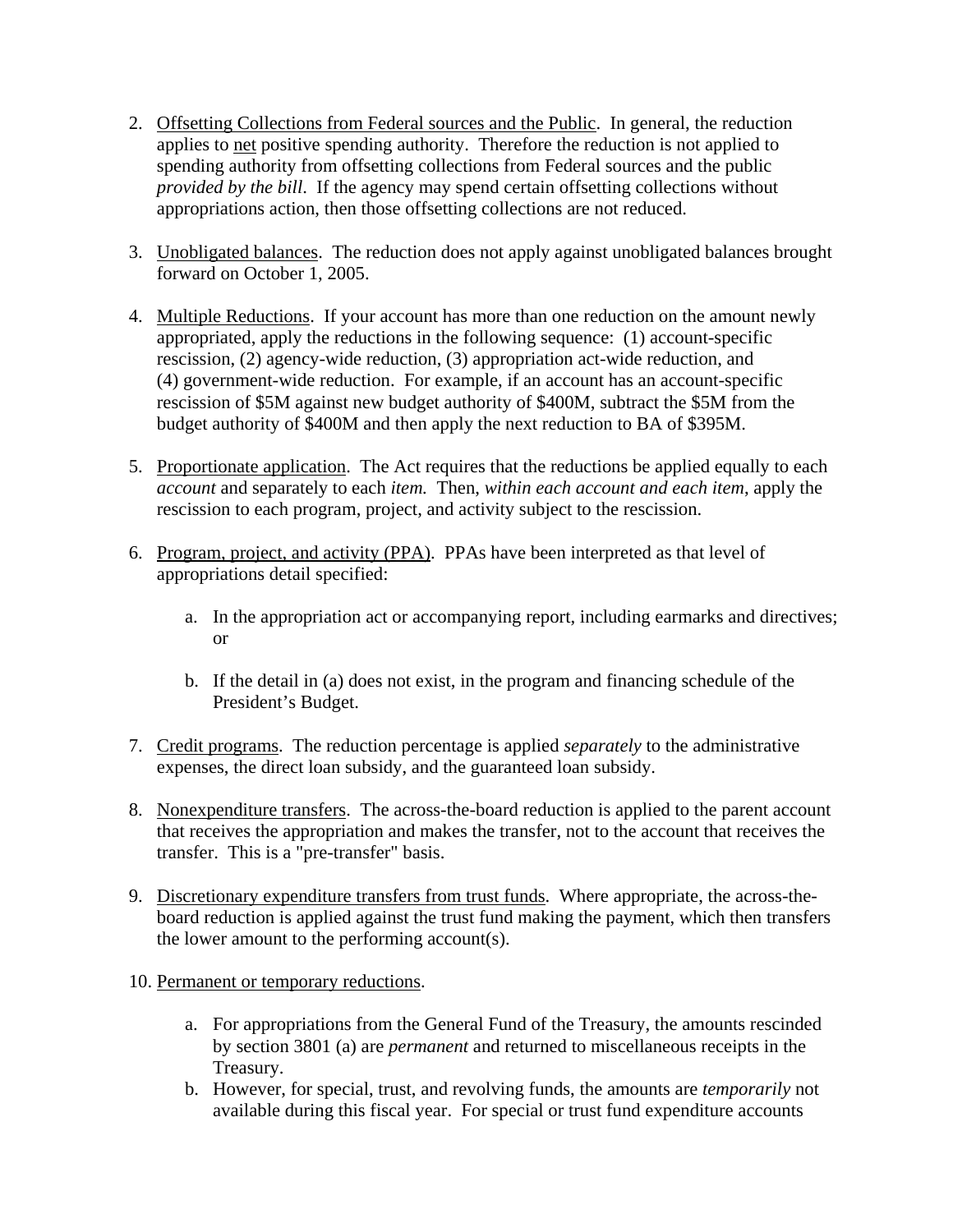associated with unavailable receipt accounts, the amounts rescinded are returned to the corresponding unavailable receipt accounts from which they can be subsequently appropriated. For special or trust fund expenditure accounts associated with available receipt accounts and revolving funds, the amounts rescinded stay in the fund but are not available for obligation in FY 2006.

11. Rounding rules. The reduction will be *taken in dollars.* However, for reporting purposes, the reductions may be rounded to thousands or millions, as appropriate. For example, the reductions will be *reported in whole dollars* on the Treasury warrants, which are issued in dollars. The reductions will be *rounded to millions* in the Program and Financing schedule, as required by OMB Circular No. A-11.

# **In general, what must I do?**

When executing the reduction, ensure that you consistently report the reduction on the SF 132, SF 133, and the actual column of the FY 2006 Budget Program and Financing (P&F) schedule.

### **Specifically, what must I do?**

1. OMB Bulletin. Respond to the OMB Bulletin. A copy of the enacted appropriations language and instructions for responding are contained in an attachment to the Bulletin.

2. FMS 6200 Warrant. Contact the Department of the Treasury's Financial Management Service (FMS) Budget Reports Division to request a negative FMS 6200 Warrant for affected accounts appropriated from the General Fund of the Treasury or associated with unavailable receipt accounts. You will need to know the amount and the TAFS (which includes the period of availability) to request a warrant. You can fax reduction requests to Treasury at 202-874-9944.

OMB will provide FMS with a list of accounts and reduction amounts that agencies provided to OMB. FMS will cross check warrant requests received from the agencies against this list, send any request that does not agree with this list to OMB, and not process the request until OMB approves the change. This process is consistent with last year.

3. SF 132 Apportionment. Prepare an SF 132 Apportionment with reduction amounts on the appropriate line number. For general funds or TAFS with contract authority, use line 6B "Enacted reductions (-)." For special trust, and revolving funds, use line 5 "Temporarily not available pursuant to Public Law 109-148". Refer to the Treasury Financial Manual, USSGL Supplement or consult your agency's USSGL representative to identify the specific U.S. Government Standard General Ledger account codes that provide the mechanism to either make the funds temporarily or permanently not available. See OMB Circular No. A-11, Appendix F for further guidance.

4. U.S. Government Standard General Ledger (USSGL)/FACTS II. Record the reduction using the appropriate USSGL account codes in your accounting system so that the proper amounts will be reported via FACTS II. FACTS II will then create the SF 133 and initial set of data for the P&F schedule. When reporting the reduction via FACTS II, use 109-148 for the Public Law number. For general funds appropriated from the General Fund of the Treasury or contract authority, use USSGL account 4392. For special or trust fund expenditure accounts related to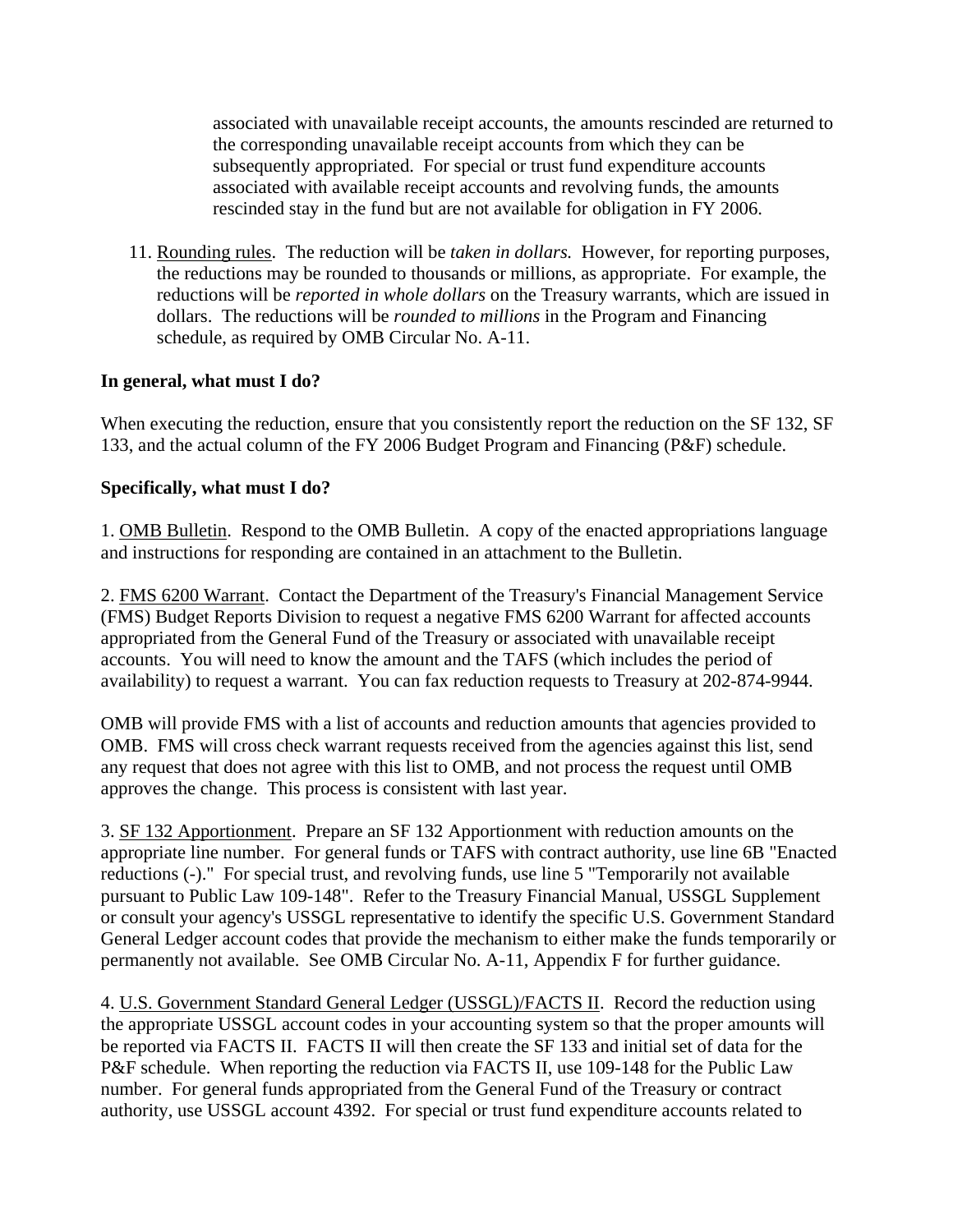available receipt accounts and revolving funds, use USSGL account 4382. For special or trust fund expenditure accounts related to unavailable receipt accounts, use USSGL account 4387. See Treasury Financial Manual, USSGL Supplement or consult your agency's USSGL representative for further guidance.

5. SF 133 Report on Budget Execution and Budgetary Resources. By using FACTS II appropriately, the amounts will crosswalk to SF 133 line 5 "Temporarily not available pursuant to Public Law 109-148" or line 6B "Enacted reductions (-)". See OMB Circular No. A-11, Appendix F for further guidance.

6. Budget Program and Financing (P&F) schedule. As a result of correctly reporting the amounts via FACTS II for the fourth quarter of FY 2006, they will be automatically crosswalked to the appropriate P&F line number. The accounting and the budget offices must work together to ensure that the actual column of the FY 2008 Budget P&F schedule accurately reflects this reduction. See OMB Circular No. A-11, section 82 for further guidance.